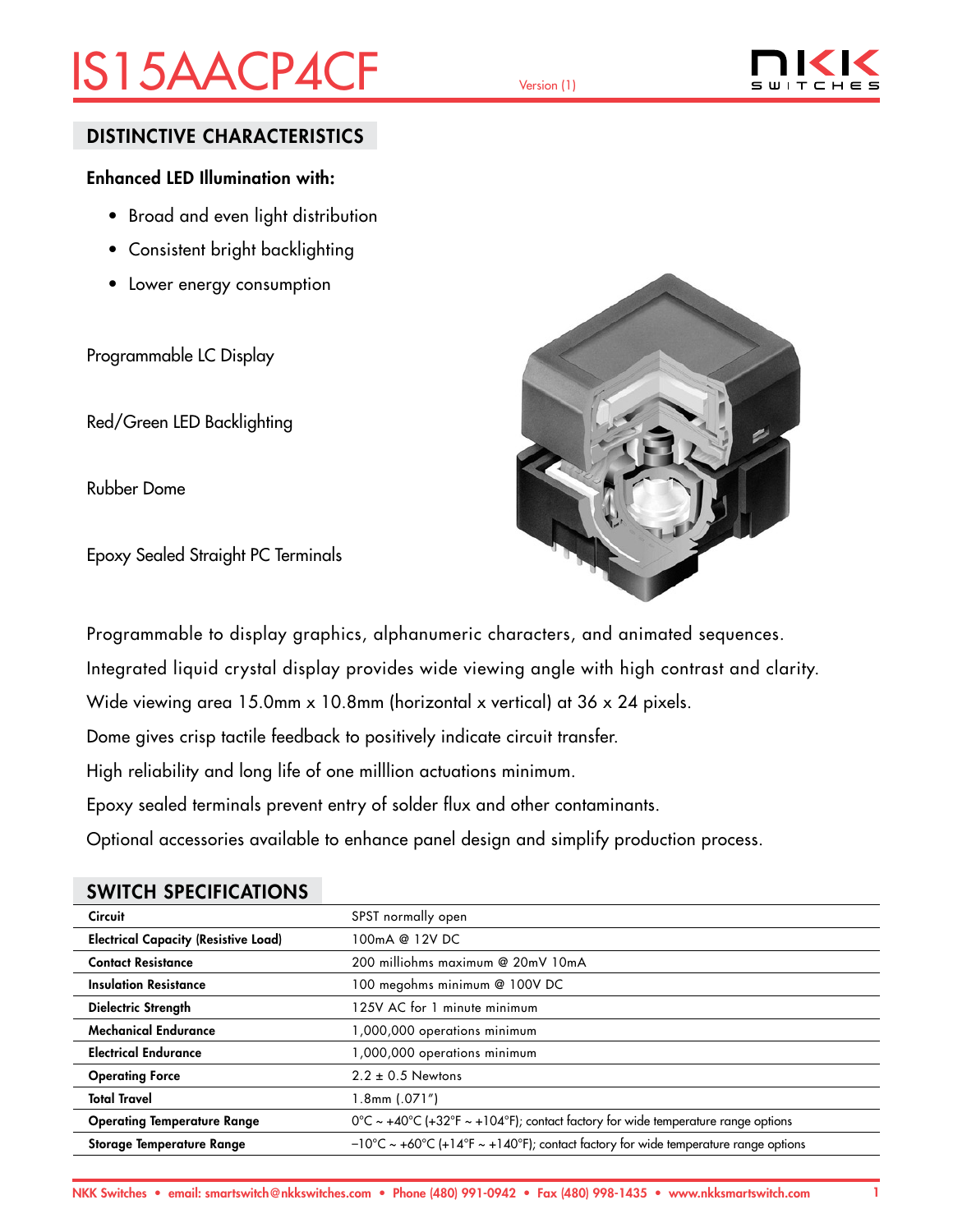# **SMARTSHTM**

## LCD SPECIFICATIONS

#### Characteristics of Display

| <b>Display Operation Mode</b> | STN positive                                          |
|-------------------------------|-------------------------------------------------------|
| <b>Display Condition</b>      | Transflective with built-in LED backlight             |
| <b>Viewing Angle</b>          | Adjustable                                            |
| <b>Driving Method</b>         | 1/24 duty. 1/5 bias (built-in driving circuit)        |
| <b>Viewing Area</b>           | 15.0mm x 10.8mm (horizontal x vertical)               |
| <b>Pixel Format</b>           | $36 \times 24$ dots (horizonal x vertical)            |
| <b>Pixel Size</b>             | 0.36mm $\times$ 0.36mm (horizontal $\times$ vertical) |
| <b>Backlight LED</b>          | Red/Green                                             |
|                               |                                                       |



 $\mathbf{S}$ 

Red/Green Bicolor LED with Yellow LCD Mode

| Absolute Maximum Ratings (Temperature at 25°C) |                |                           | Recommended Operating Conditions (Temperature at 25°C) |                            |         |         |          |
|------------------------------------------------|----------------|---------------------------|--------------------------------------------------------|----------------------------|---------|---------|----------|
| <b>Items</b>                                   | <b>Symbols</b> | <b>Ratings</b>            | <b>Items</b>                                           | Symbols                    | Minimum | Typical | Maximum  |
| <b>Supply Voltage for Logics</b>               | $V_{DD}$       | $-0.3V$ to $+7.0V$        | <b>Supply Voltage for Logics</b>                       | $\mathsf{V}_{\mathsf{DD}}$ | 4.5V    | 5.0V    | 5.5V     |
| <b>Supply Voltage for LCD</b>                  | $V_{LC}$       | $-0.3V$ to $+12.0V$       | <b>Supply Voltage Yellow</b>                           | $V_{LC}$                   |         | 7.4V    |          |
| <b>Input Voltage</b>                           | V.             | $-0.3V$ to $V_{DD}$ +0.3V | Input Voltage                                          | v,                         | 0V      |         | $V_{DD}$ |
| Output Voltage                                 | $V_{\circ}$    | $-0.3V$ to $V_{DD}$ +0.3V | <b>Driving Frequency</b>                               | $t_{FLM}$                  |         | 64Hz    |          |

#### DC Characteristics of LCD Drive IC (Temperature at 0°C to 40°C and  $V_{DD} = 5.0V \pm 10\%$ )

| <b>Items</b>                      | Symbols                    | <b>Test Conditions</b>                           | <b>Minimum</b> | Typical | Maximum                    | Unit |
|-----------------------------------|----------------------------|--------------------------------------------------|----------------|---------|----------------------------|------|
| High Level Input Voltage          | $\mathsf{V}_{\mathsf{IH}}$ |                                                  | $0.7 V_{DD}$   |         | $\mathsf{V}_{\mathsf{DD}}$ |      |
| Low Level Input Voltage           | $\mathsf{V}_{\mathsf{IL}}$ |                                                  | 0              |         | $0.3 V_{DD}$               | v    |
| High Level Input Leakage Current  | Īин                        | $V_1 = V_{DD}$                                   |                |         | 10                         | μA   |
| Low Level Input Leakage Current   | <b>LUL</b>                 | $V_i = 0V$                                       |                |         | $-10$                      | μA   |
| High Level Output Voltage         | $\mathsf{V}_{\mathsf{OH}}$ | $I_{OH} = -500 \mu A$                            | $V_{DD} - 0.5$ |         |                            | v    |
| Low Level Output Voltage          | $V_{OL}$                   | $I_{OL} = 500 \mu A$                             |                |         | 0.5                        | v    |
| High Level Output Leakage Current | $I_{LOH}$                  | $V_{\odot} = V_{\text{DD}}$                      |                |         | 10                         | μA   |
| Low Level Output Leakage Current  | $I_{\text{LOL}}$           | $V_0 = 0V$                                       |                |         | $-10$                      | μA   |
| <b>Supply Current</b>             | $I_{DD}$                   | $f_{\text{SCP}} = 1.0$ MHz                       |                |         | 500                        | μA   |
| <b>LCD Drive Current</b>          | $I_{LC}$                   | $f_{1p} = 2.4$ kHz V <sub>10</sub> = 7.3V ~ 7.5V |                | 500     | 2.000                      | μA   |

# Timing Characteristics of LCD Drive IC

| (Temperature at 0°C to 40°C and $V_{DD} = 5.0V \pm 10\%$ ) |                  |                   |                         |  |  |  |
|------------------------------------------------------------|------------------|-------------------|-------------------------|--|--|--|
| <b>Items</b>                                               |                  |                   | Symbols Minimum Maximum |  |  |  |
| <b>Clock Operation Frequency</b>                           | $f_{\text{SCP}}$ |                   | 6.0MHz                  |  |  |  |
| Latch Pulse Frequency                                      | $f_{\rm IP}$     |                   | 50kHz                   |  |  |  |
| Clock High Level Pulse Width                               | $t_{\text{CWH}}$ | 70 <sub>ns</sub>  |                         |  |  |  |
| Clock Low Level Pulse Width                                | t <sub>cwi</sub> | 70 <sub>ns</sub>  |                         |  |  |  |
| Data Setup Time                                            | $t_{\text{DSD}}$ | 45ns              |                         |  |  |  |
| Data Hold Time                                             | $t_{DHD}$        | 50ns              |                         |  |  |  |
| Data Output Delay Time                                     | $t_{PDO}$        |                   | 25ns                    |  |  |  |
| Latch Setup Time                                           | $t_{DSL}$        | 50ns              |                         |  |  |  |
| Latch Hold Time                                            | $t_{DHL}$        | 50ns              |                         |  |  |  |
| Latch High Level Width                                     | <sup>t</sup> LWH | 200 <sub>ns</sub> |                         |  |  |  |
| <b>FLM Setup Time</b>                                      | $t_{DSF}$        | 50ns              |                         |  |  |  |
| <b>FLM Hold Time</b>                                       | $t_{\text{DHF}}$ | 50ns              |                         |  |  |  |
| <b>SCP, LP Rise/Fall Time</b>                              | $t_r/t_f$        |                   | 1 5 n s                 |  |  |  |

### Timing Diagram



\*3 Location of LP signal on first line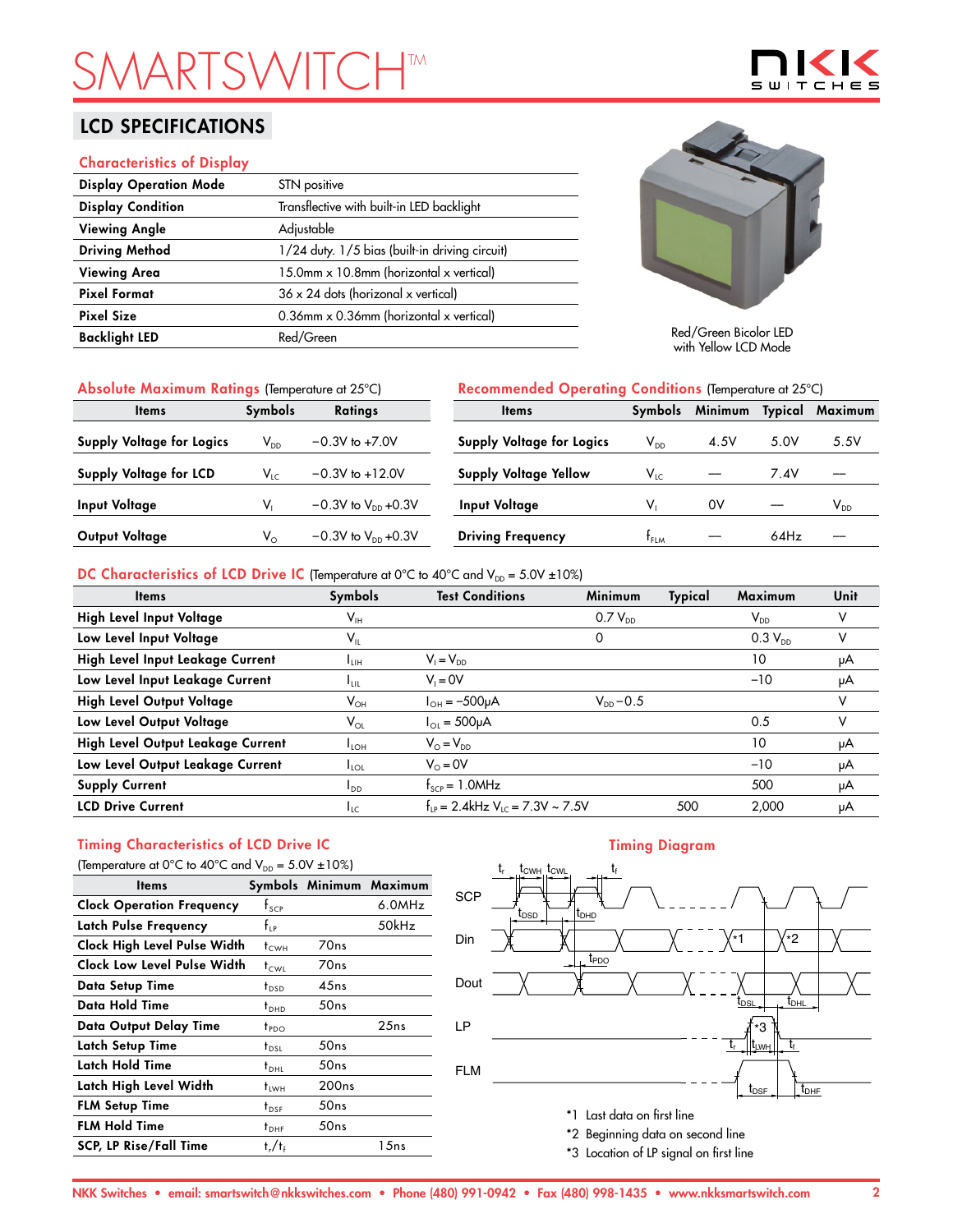



## BLOCK DIAGRAM & PIN CONFIGURATIONS



| Pin No.                              | <b>Symbol</b> | Name                      | <b>Function</b>                                                                                                                                                                                                                                 |
|--------------------------------------|---------------|---------------------------|-------------------------------------------------------------------------------------------------------------------------------------------------------------------------------------------------------------------------------------------------|
| $\left( 1\right)$                    | <b>SW</b>     | <b>Terminal of Switch</b> | Normally open                                                                                                                                                                                                                                   |
|                                      | <b>SW</b>     | <b>Terminal of Switch</b> | Normally open                                                                                                                                                                                                                                   |
| $\begin{matrix} 2 \\ 3 \end{matrix}$ | $BL-LED (-)$  | Terminal of Backlight LED | Cathode: green                                                                                                                                                                                                                                  |
| 4                                    | Dout          | Data Output               | Display serial output. Can be used to connect to Din of the next SMARTSWITCH. As a result,<br>many SMARTSWITCHES can be controlled with one clock and data signal.                                                                              |
| $\left( 5\right)$                    | <b>FLM</b>    | <b>First Line Marker</b>  | The marking signal for the first line data of LCD display. The first line of LCD will be selected<br>by the falling edge of LP signal during the high level (FLM).                                                                              |
| $\bf(6)$                             | LP            | Latch Pulse               | Line data latch pulse will latch content of internal 40-bit shift register at falling edge for one<br>line of display. LP will also increment the display line by one.                                                                          |
| $\left( \mathbf{Z}\right)$           | <b>SCP</b>    | Serial Clock Pulse        | Clock used by 40-bit internal shift register of the switch, shifting the display data bit presented<br>at Din at falling edge.                                                                                                                  |
| $\left( \bf{8}\right)$               | Din           | Data Input                | Display serial data bit. Note: to map the display data, because of the difference between the<br>number of internal shift register data (40) and the single line of LCD pixels (36), the first four<br>bits of data shifted will be dummy bits. |
| $\circledast$                        | <b>GND</b>    | Ground                    |                                                                                                                                                                                                                                                 |
| $\circledR$                          | $V_{DD}$      | Power                     | Power source for logic circuit                                                                                                                                                                                                                  |
| $\textcircled{\scriptsize{1}}$       | $V_{LC}$      | Power                     | Power source for LCD drive                                                                                                                                                                                                                      |
| $\odot$                              | $BL-LED (+)$  | Terminal of Backlight LED | Anode for common                                                                                                                                                                                                                                |
| $\mathbf{u}$                         | $BL-LED (-)$  | Terminal of Backlight LED | Cathode: Red                                                                                                                                                                                                                                    |